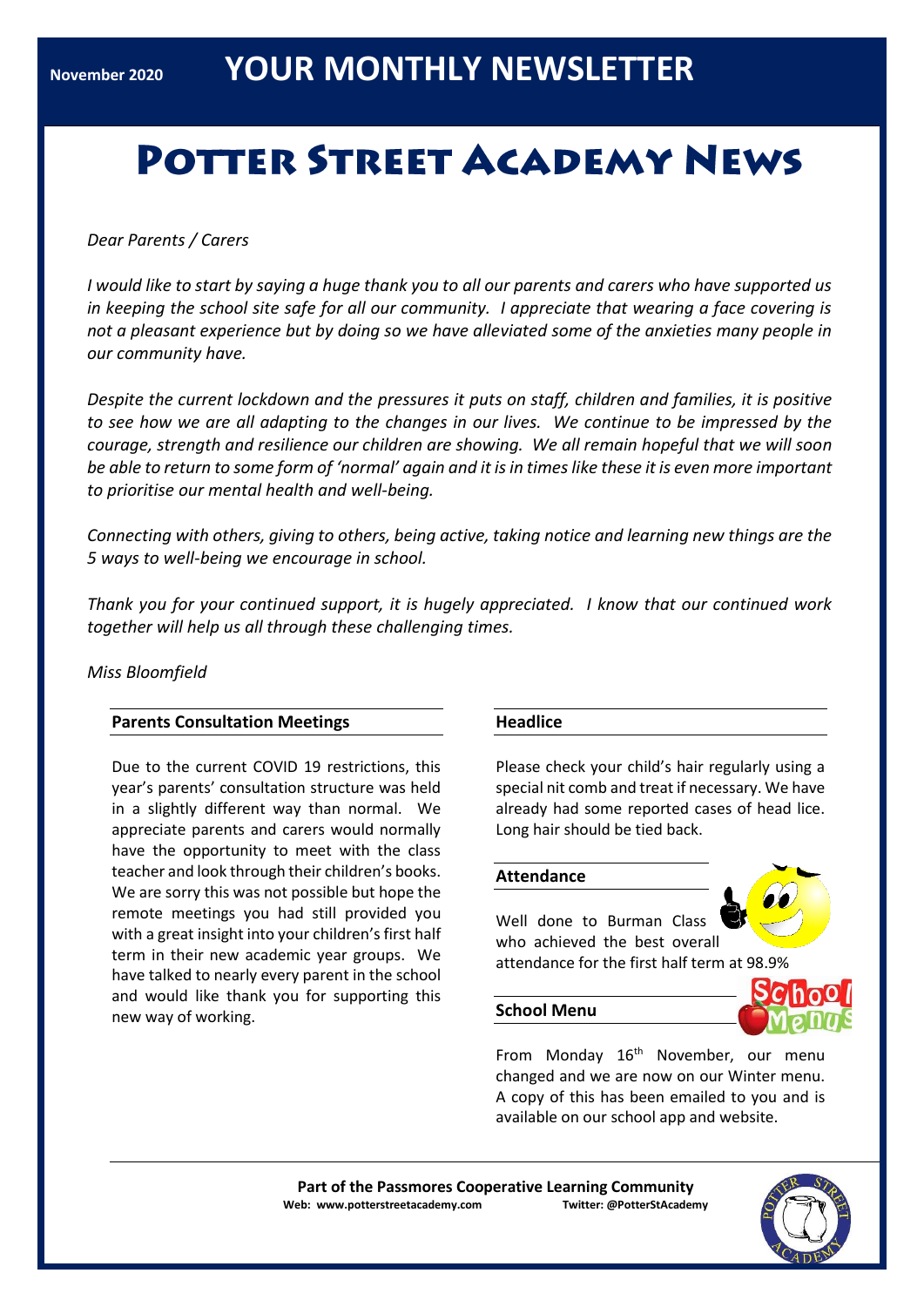## **House Points**

Children are busy earning house points by showing how well they keep the school values – responsibility, respectfulness, fairness, caring and trustworthiness.

| Dragon  | 1285 |
|---------|------|
| Griffin | 1225 |
| Lion    | 1561 |
| Unicorn | 1313 |



## **Christmas**

We are beginning to receive questions about Christmas and the end of term. Naturally, we are all concerned about seeing loved ones in a safe way as well as ensuring children enjoy Christmas. More information will be sent to parents next week.

## **Children In Need**

Our School Council led our Children in Need event in school - from organising cakes to a visit from Pudsey! Thank you for all your donations and thank you to Miss Niven and the School Council for organising the day and raising £288.54.

On Friday 11th December, we are inviting all pupils to take part in Save the Children's Christmas Jumper Day. The whole school will be taking part by putting on a Christmas jumper for a great cause (children are permitted to wear their own clothes with their jumper).

We are asking for a donation of £1.00 per child, all the money raised will go to Save the Children and will help transform the futures of children in the UK and around the world.

There's no need to splash out on snazzy new sweaters to join in the fun  $-$  why not swap. borrow or bling up an old woolly with some festive decorations!

Thank you all for your support.

#### **Parking**

Please can I remind all parents to park considerately when dropping off/collecting your children. We do appreciate that parking is not always easy at busy times but ask you be mindful of local residents.

Part of the Passmores Cooperative Learning Community<br>eb: www.potterstreetacademy.com **Twitter:** @PotterStAcademy **Web: www.potterstreetacademy.com** 

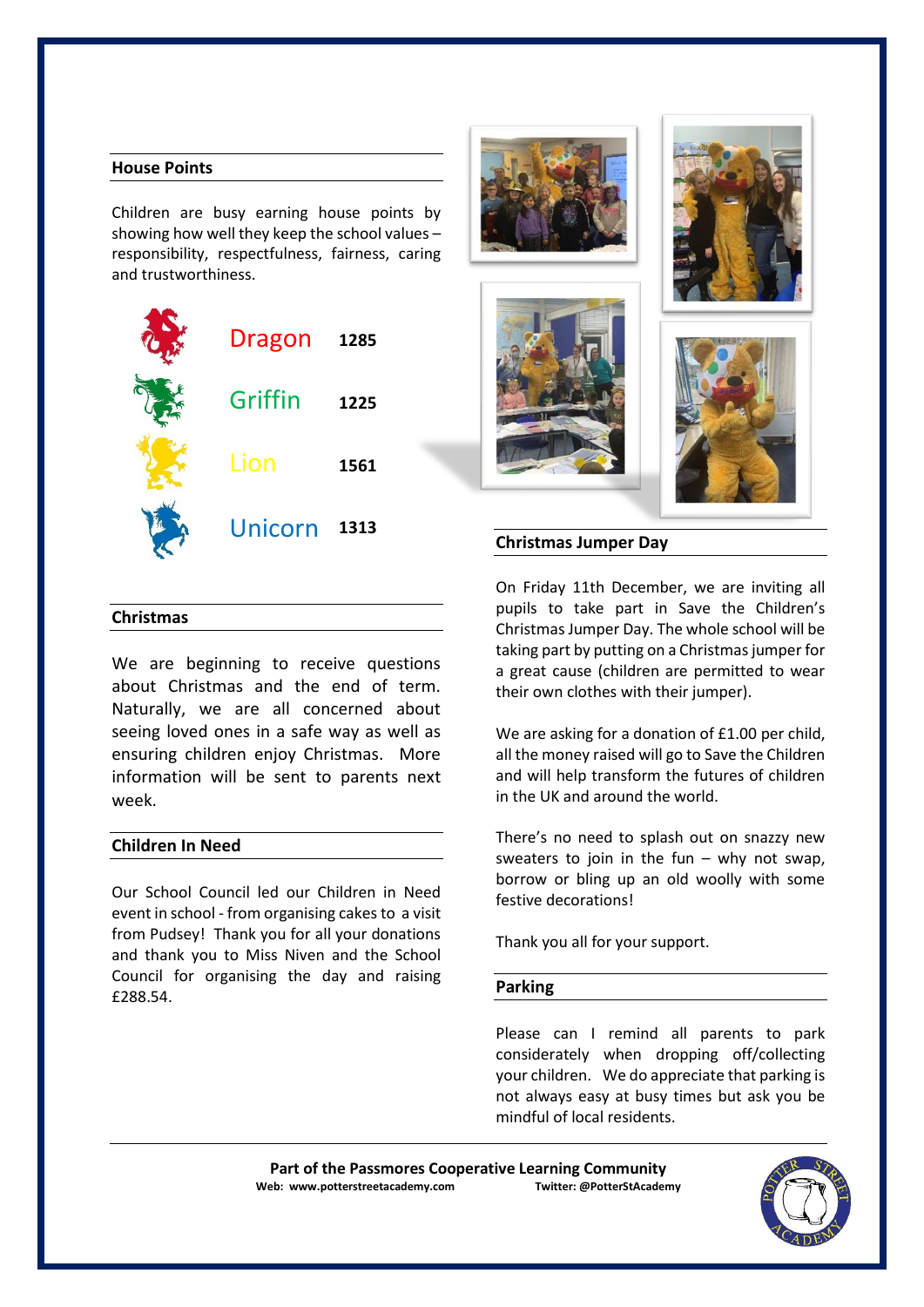Please note that the car park at the school is for **staff use only** – parents dropping off or collecting children are not permitted to use it. Your co-operation with this request is appreciated.

## **Coats in School**

As the weather has turned colder, please ensure all children have coats in school. We also recommend that they also bring in hats and gloves. Thank you

#### **PE Kits**

Please can you ensure all children have their PE kits with them. P.E. is an important part of the National Curriculum and, for hygiene reasons children should have a P.E. kit to change into. The children need a T-Shirt and shorts and a change of footwear i.e. plimsolls/CLEAN trainers. These should be in a named bag to be kept in school.

We ask that as part of the PE kit for the winter months all children have a tracksuit with them as all lessons are still outside

PE kit should include socks for girls if they come to school wearing tights.

#### **Year 6**

As you will be aware we did have a positive COVID case within our Year 6 bubble. Since last week the children have been receiving 3 lessons per day on Microsoft Teams. We would like to say well done to all the children, parents and staff in Year 6 who have worked so well together to make home learning successful.

Thank you to all the parents who have sent in such lovely messages. We look forward to having Year 6 back in the building again soon.

#### **Updated Information**

Please can you ensure that the school office has up to date contact information and details s[uch](https://www.bing.com/images/search?view=detailV2&ccid=JyVhU%2bDO&id=EFA7FE29AD24CC4B2453E2BA1E17A7BAADA6FE6B&thid=OIP.JyVhU-DOmvWSzoTlAKGB6gHaGH&mediaurl=http://moziru.com/images/telephone-clipart-contact-information-5.png&exph=660&expw=800&q=telephone+email+clipart&simid=608039905738492293&selectedIndex=0) 



as telephone numbers and email addresses so that all letters and school information is able to reach you. We do need 3 contact details for every pupil to meet safeguarding requirements.

## **School Photos**

This year, our photography company will not be supplying proofs of the school photos and will be using PhotoTickets. PhotoTickets have been handed to the parent by the class teacher, you can then scan the QR code from these to view and order the photos. All orders will be done online with the option of 'delivery to the school' (1 delivery) or posted directly to your home at a cost of £4.25. All orders need to be received by Kittle on or before 3rd December. If you need any assistance with this please contact the school office.

## **Create Identitee**

Due to the second lockdown, Create Identitee will be closed to the general public. They will however be operating a Click & Collect service between 10:00am – 4:00pm Monday to Friday and  $10:00$ am  $-1:00$ pm Saturdays.

Please note their Click and Collect is not the same as other companies as all their orders are custom made – you will receive a text message, email or phone call once your order is complete. Orders can be placed via the website or by emails.

[www.createidentitee.co.uk](http://www.createidentitee.co.uk/)

Phone lines are still open for any enquiries 01279 881 333.